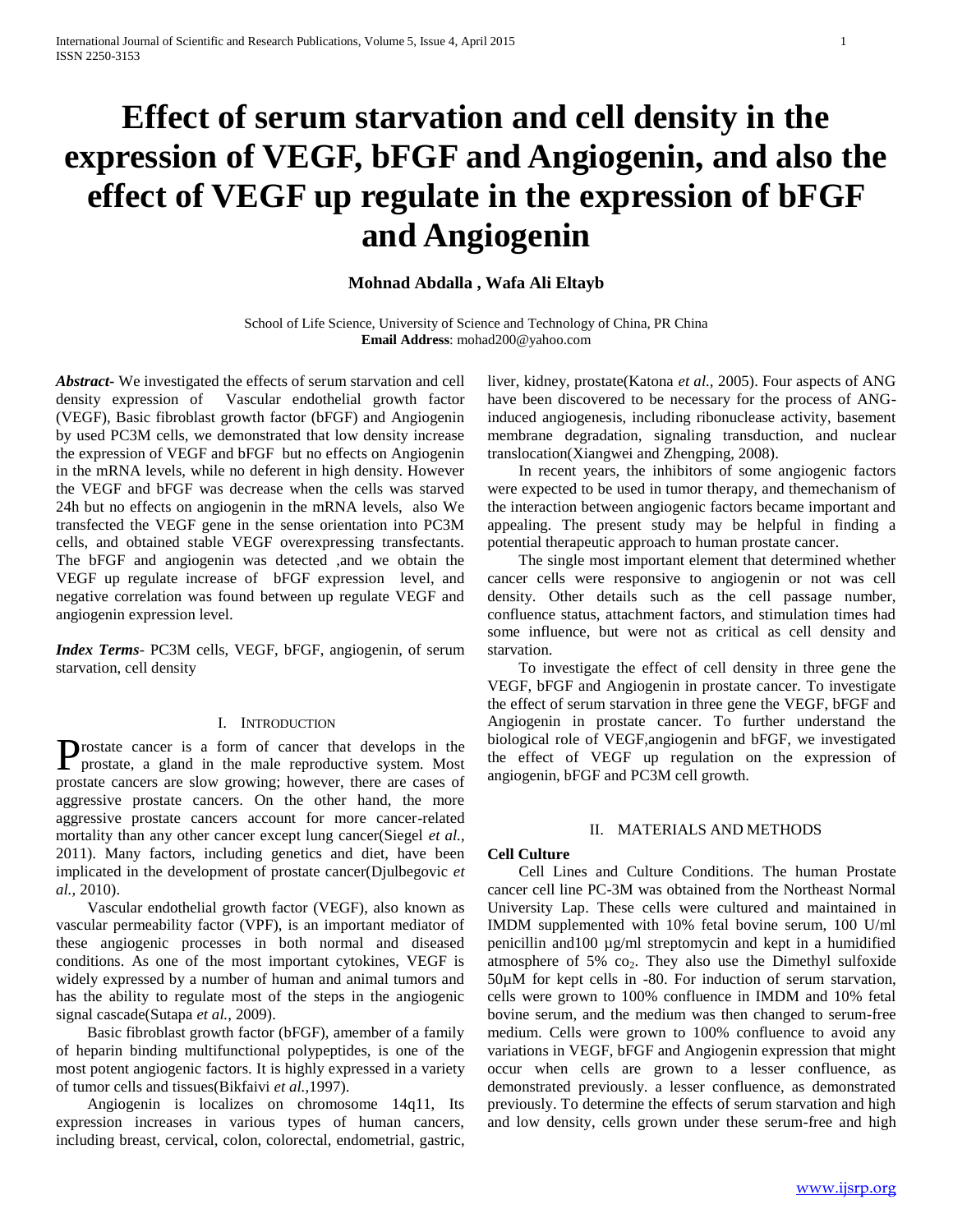and low density conditions were harvested after various, time periods, and mRNA was obtained.

# **Transfection experiments**

 The day before transfection, PC3-M cells were seeded at a density of  $3\times10^5$  cell/cm2. twenty-four hour later, when cells reached 70-80% confluency, the decoy ODNs was transfected into PC-3M cells by LipofectaminTM2000 according to the manufacturer's instructions. PC-3M cells were divided into two groups. VEGF decoy was transfected into first group, Control decoy was not transfected into second group, was used 1.6-2μg /50μl decoy DNA and 4-5μl/50μl lipofectamin were diluted into 50μl medium without serum. Then the above two were combinded and layed at room temperature for 20 mins. The complexes were added onto the cells cultured with serum-free medium. After 15-20 h, PC-3M cells were detected.

### **Reverse transcriptase-PCR (RT-PCR) Analysis**

 Expression of VEGF, bFGF and Angiogenin gene was determined by RT-PCR.Total. RNA was extracted using TRIzol Reagent(invitrogen). For oligonucleotide treated cells, RNA expression was performed 15 or 20 h after termination of oligonucleotide treatments.Two mcrogram of total RNA were reverse transcribed using 200 units of murine reverse transcriptase under recommended conditions. One-fourth of this cDNA was used as the template in a PCR using the following upstream and downstream primers:

*VEGF* sense primer *- ACATCTTCCAGGAGTACCCTGATGAG -3* , *VEGF* antisense primer *- GCATTCACATTTGTTGTGCTGT-3* , *A ngiogenin sense primer 5*, *CATCATGAGGAGACGGGG-3* , *A sense antisense primer 5*, *- TCCAAGTGGACAGGTAAGCC-3* ,  $bFGF$  sense primer *- ATGGCAGCCGGGAGCATCACC-3* , *bFGF* antisense primer *- CACACACTCCTTTGATAGACACAA-3* , *β*-actin sense primer *- TGGGTCAGAAGGATTCCTATGT-3* , *β*-actin antisense primer *- CAGCCTGGATAGCAACGTACA-3* ,

 PCR for the detection of VEGF,BFGF and Angiogenin gene in field isolates for all reactions was done using Model Gene Amp® Chinese PCR system (Tiangen biotech) in the following conditions: one cycle at 94 ºC for 5 minutes; 28 cycles at 94 ºC for 30 second, 58 ºC for 30 second, and 72º C for 30 second; and a final extension at 72º C for10 minutes. This BFGF, but for Angiogenin gene was used 25 cycles, and for VEGF was used 26 cycle, For each series of samples, water was used β actin as Internal control**.** Each PCR product was run on an 1.5% gel electrophoresis at 100V for 30 min and the gel was scanned.

# III. RESULT

 studies were performed to examine effect of cell density and serum starvation in three gene the VEGF,bFGF and Angiogenin in prostate cancer, and the effect of up-regulated VEGF expiration in bFGF and Angiogenin expiration, two low density  $(1.5x10^5 \text{ cells/well})$ , high density  $(6x10^5 \text{ cells/well})$ , and  $3x10^5$ was used as control in 6 well dish.

When cells were plated sparsely  $(1.5x10^5 \text{ cells/well})$ , there a significant increase in bFGF expression that occurred when decrease cells branched out to touch other cells via long this processes; this increase in bFGF levels remained as the cells became confluent. cells were plated high densities  $(6x10<sup>5</sup>)$ cells/well), high densities cells was present lower than lower densities cells for bFGF expression

 Despite the dramatic changes between low densities and 24h in bFGF expression, but high and 0h expressed did not change significantly at densities of  $6x10^5$ -3x10<sup>5</sup> cells per well.

 Levels of the VEGF, bFGF and Angiogenin were compared when cells were grown in serum-replete medium vs. serumstarved conditions at 0 and 24h, only significant decrease in VEGF and bFGF was observed after cells were serum-starved for 24h, while the VEGF levels was increase at the low density.

 While Angiogenin expression in cells grown in serumreplete medium and serum-starved showed no significant difference.

 Using PCR, we genotyped the cells expression VEGF, bFGF, and angiogenin and found that , A strong correlation was found between up regulate VEGF and increase of bFGF expression level, and negative correlation was found between up regulate VEGF and angiogenin expression level.

#### IV. DISCUSSIONS

 To test the hypothesis that constitutively active oncogenes or oncogene homologs can prevent the switch to a protective maintenance mode in response to starvation. Expression of VEGF, bFGF and Angiogenin mRNA by Serum Starvation, high and low density. We first performed differential stress to determine the effects of serum starvation, high and low density on VEGF, bFGF and Angiogenin expression. Our hypothesis was that the combination of these genetic manipulations with starvation, PC-3M cells were grown to 100% confluence in IMDM supplemented with 10% fetal bovine serum. The medium was then changed to serum-free medium, and the cells were harvested at intervals thereafter. and other cells it put in high and low density To determine the effects of these conditions on VEGF , bFGF and Angiogenin expression.

 There is morphological difference was observed among the cells between starved cells and un starved cells, but There is no morphological difference was observed among the cells between high and Low density cells. To measure the proliferation rate of cells in serum starvation is difference, it was fall down when the time is increase, also there is no difference between low and high density in the growth rates. The number of cells  $3\times10^5$  in serum starvation,  $6\times10^5$  in high density and  $1.5\times10^5$  low density in each dish, was counted the cell before put in dish. No significant difference was found in the growth rates of the high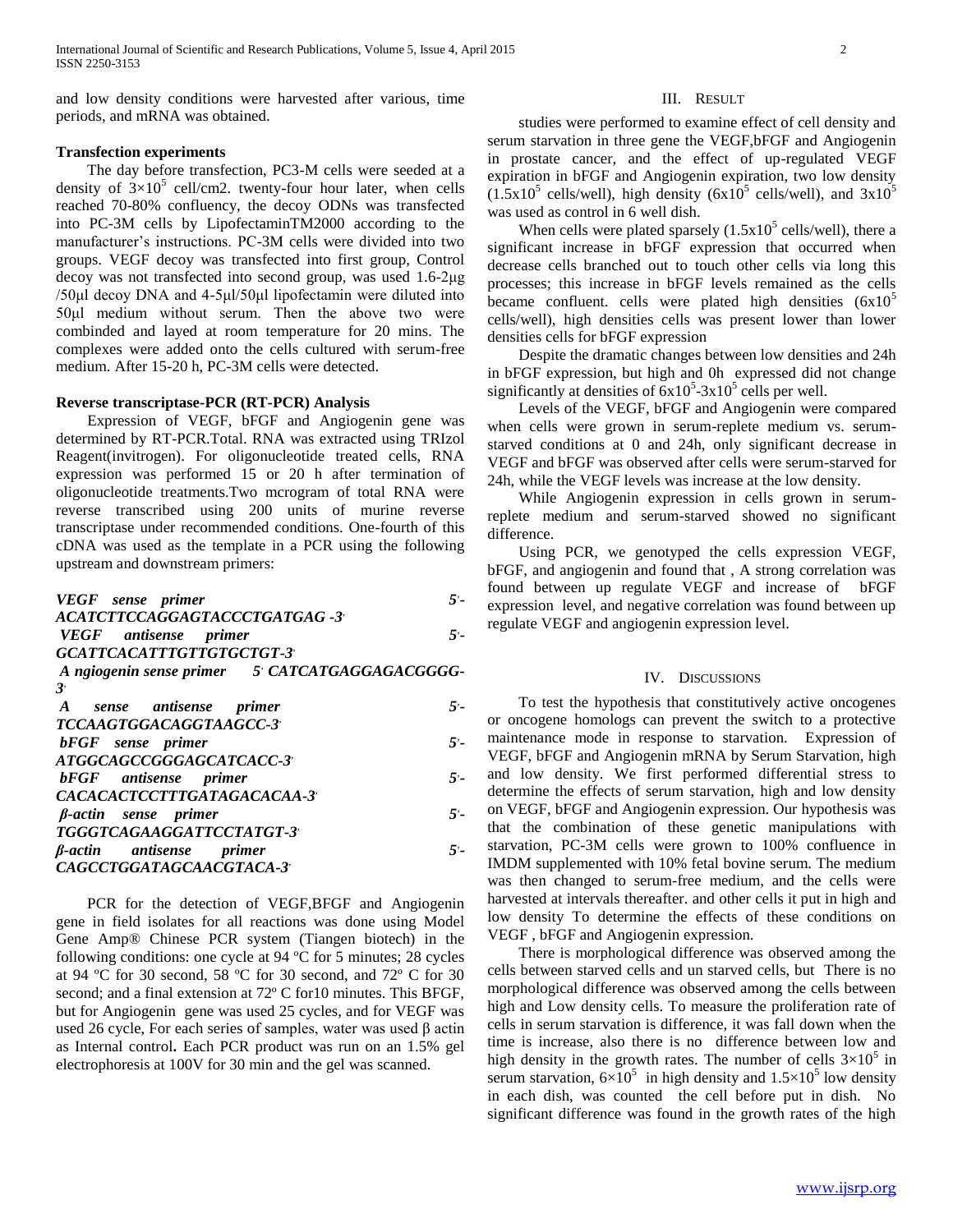and low density (results not shown).but there is significant difference was found in the growth rates of the starved cells.

 This phenotypic change would presumably allow for motility and, eventually, wound contraction. Indeed, changes in motility induced by fibroblast growth factor have been demonstrated in cells at low cell density, while the same growth factor induces mitogenesis at higher cell density(Thomas *et al.,* 1999).

When cells were plated sparsely  $(1.5x10^5 \text{ cells/well})$ , there a significant increase in bFGF expression that occurred when decrease cells branched out to touch other cells via long this processes; this increase in bFGF levels remained as the cells became confluent. cells were plated high densities  $(6x10<sup>5</sup>)$ cells/well), high densities cells was present lower than lower densities cells for bFGF expression. Same to Thomas *et al.,* 1999.

 Despite the dramatic changes between low densities and 24h in bFGF expression, but high and 0h expressed did not change significantly at densities of  $6x10^5$ -3x10<sup>5</sup> cells per well.

 Levels of the VEGF, bFGF and Angiogenin were compared when cells were grown in serum-replete medium vs. serumstarved conditions at 0 and 24h, only significant decrease in VEGF and bFGF was observed after cells were serum-starved for 24h, while the VEGF levels was increase at the low density.

 While Angiogenin expression in cells grown in serumreplete medium and serum-starved showed no significant difference. The mitogenic and proliferative activities of angiogenin are relatively low compared with those of bFGF and VEGF. These data also indicate that the endogenous angiogenin secreted by endothelial cells is neither necessary for nor inhibitory to the actions of bFGF and VEGF(Guo *et al.,*1997). Nuclear translocation of angiogenin in endothelial cells decreases as cell density increases and ceases when cells are confluent(Takanori *et al.,* 2005).

 We have examined Levels of the VEGF after 24h starvation, VEGF was decrease compare with control, while the VEGF levels was increase at the low density. Other researchers found that the expression of VEGF increased after the growth of tumor cells was inhibited. The inhibition of tumor cell growth by conventional forms of therapy such as irradiation or low dose chemotherapy led to an increase of VEGF expression(Polytarchou *et al.,* 2004; Fersis *et al.,* 2004). Gene expression studies comparing dense and sparse growing tumor cells have shown that VEGF gene expression increased in confluent slow growing H460 cells compared with sparse fast growing cells(Kuhn *et al.,* 2004). VEGF is a key factor for angiogenesis in development, and lack of one allele of the VEGF gene causes embryonal death (Carmeliet *et al.,* 1996).

 Other researchers demonstrated that serum starvation induces increased VEGF expression in protein levels. Serum starvation has been shown variously to activate apoptosis pathways through NF-kB , to up-regulate IFN regulatory factor in cultured Swiss 3T3 cells, and to up-regulate expression of cyclins D and E in rat fibroblasts(Young *et al.,* 1999).

 A statistically significant correlation was found between the number of angiogenic factor. A strong correlation was found between VEGF and bFGF levels.

 Angiogenin was independently correlated with VEGF. A negative significant correlation was found between VEGF levels and Angiogenin (Fig 3).

 Yasuaki *et al.,* 1999 demonstrate that bFGF induces VEGF mRNA expression (2.8-fold) and, thus, demonstrate a potential mechanistic explanation for the synergistic activity of VEGF and bFGF.

 bFGF is not an endothelial cell-specific growth factor such as VEGF; it acts as a growth factor for many different cell types. bFGF levels seem to be important for the degree of tumor in our cells lines, because there is a positive correlation between bFGF and VEGF.

 Human Prostate cancer is an angiogenesis dependent tumor. As VEGF, bFGF and Angiogenin is a potentially important an giogenic factor for Prostate cancer progression, we obtained stable VEGF over-expressing transfectants by transfecting the VEGF gene in the sense orientation into PC3M cells. A strong correlation was found between up regulate VEGF and increase of bFGF expression levels in mRNA levels, but there is no correlation between up regulate VEGF and Angiogenin in mRNA level.

 In the present study, we have examined the effects of VEGF on the expression of bFGF and angiogenin in PC3M cells to further approach the interaction between VEGF, bFGF and angiogenin. Such results demonstrated that VEGF negatively affected the expression of angiogenin and positively affected the expression of bFGF in PC3M cells.

 It has been reported that aFGF, bFGF, and FGF8 are colocalized in human prostate cancer(Dorkin *et al.,* 1999). We have demonstrated that VEGF mRNA was affected in bFGF expression in PC3M cells. According to this result, we presumed that VEGF and bFGF may have a synergistic effect or that they may be in the same signal pathway in PC3m cell growth and progression.

 bFGF activates stress-activated protein kinases (SAPK)/c-Jun N-terminal kinase (JNK) and p44/p42 mitogen-activated protein (MAP) to stimulate VEGF release, and bFGF-activated p38 MAPK negatively regulates the VEGF release(Yasuda *et al.,* 2005). Angiogenin is also reported to activate SAPK/JNK(Xu *et al.,* 2001). MAP kinase superfamily mediates intracellular signaling and plays a crucial role in cellular functions such as proliferation, differentiation, and cell death in a variety of cells(Widmann *et al.,* 1999).

 It has been reported that the 18-kDa bFGF interacts with a transcription factor in the nucleus and directly regulates rRNA transcription and ribosome biogenesis, a rate-limiting process in cell growth(Sheng *et al.,* 2003; Dailey *et al.,* 2005). bFGF first binds and activates high-affinity cell surface receptors, and after internalization it can translocate into the nucleus and nucleolus. Therefore, a change in bFGF expression levelmay affect the rRNA transcription and cell proliferation rate(Pederson, 1998; Claus *et al.,* 2003; Xu *et al.,* 2003; Sheng *et al.,* 2004).

 In conclusion, angiogenesis has became a new target of tumor treatment. Some angiogenesis factors and their inhibitors are expected to be used in tumor treatment, diagnose and prognosis. Our study indicates that there is a feedback regulation between VEGF and bFGF in human Prostate cancer cells. However, the mechanism of the interaction between VEGF and bFGF and angiogenin still needs further study, and the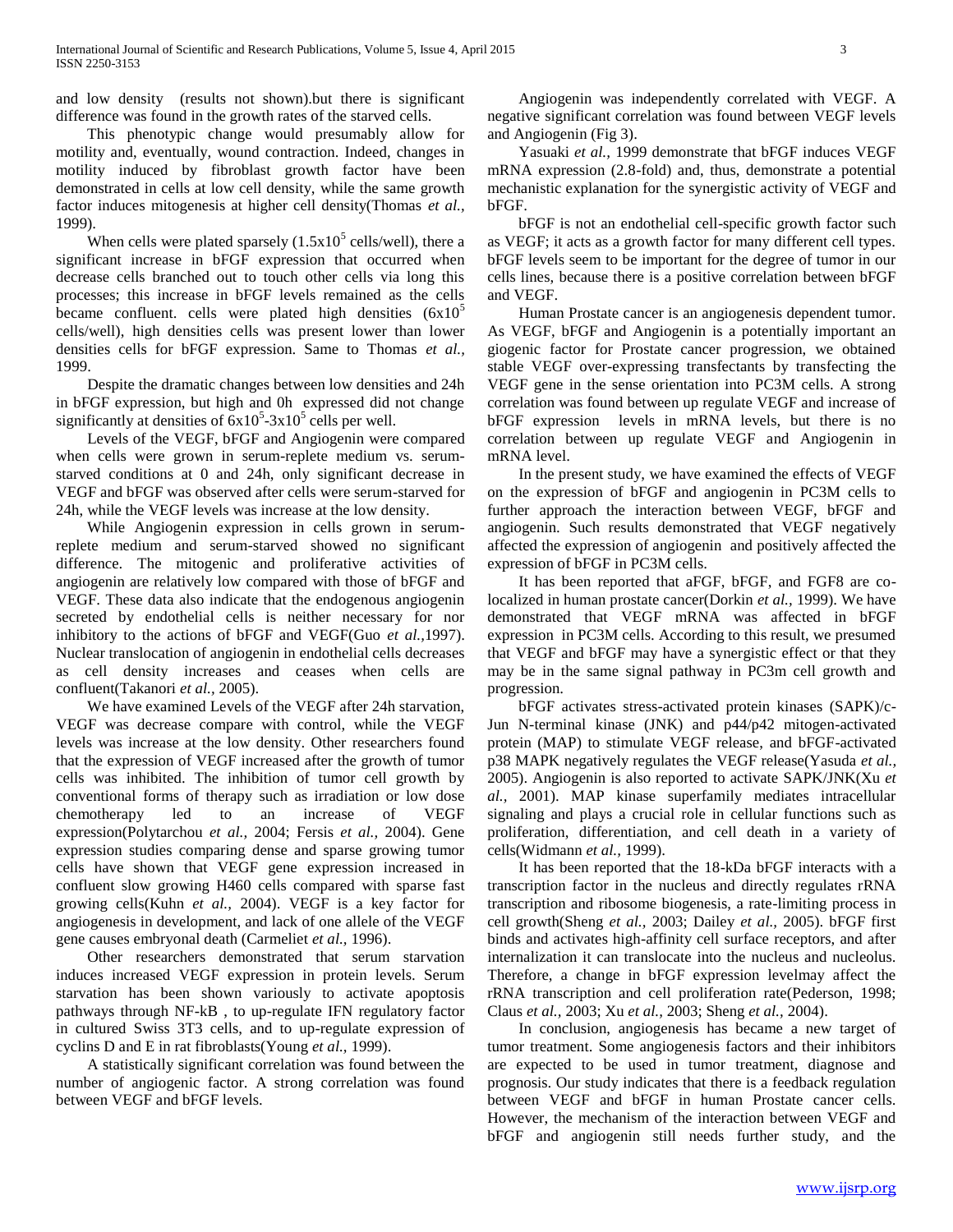interrelationships among other angiogenic factors are also unclear. How do these factors coordinate to induce angiogenesis? Are they simultaneously involved in all steps in the angiogenesis process or individually responsible for different steps? Are they interdependent or are their actions additive or synergistic? These questions will be studied in our future work, and we expect to answer some of these questions through our future investigations to guide the treatment of human Prostate cancer.

 Multiple environmental stimuli important to tumor growth and metastasis may regulate the expression of VEGF mRNA. Some effects may be additive, whereas others may be mediated by common pathways. A better understanding of the signaling pathways activated in response to environmental stimuli may be important to therapeutic strategies that target angiogenesis of tumor cells.

#### **REFERENCES**

- [1] Siegel, R, Ward E, Brawley O, Jemal A.. "Cancer statistics, 2011: the impact of eliminating socioeconomic and racial disparities on premature cancer deaths.". CA Cancer J Clin 61: 212–36.
- [2] Djulbegovic M, Beyth RJ, Neuberger MM Stoffs TL, Vieweg J, Djulbegovic B, Dahm P. (2010). "Screening for prostate cancer: systematic review and meta-analysis of randomised controlled trials". BMJ 341: c4543.
- [3] Sutapa Sinha, Pawan Kumar Vohra, Resham Bhattacharya, Shamit Dutta, Shirshendu Sinha and Debabrata Mukhopadhyay. Dopamine regulates phosphorylation of VEGF receptor 2 by engaging Src-homology-2 domaincontaining protein tyrosine phosphatase 2. Journal of Cell Science 122, 3385-3392.(2009).
- [4] Bikfaivi A, Klein S, Pintucci G, Rilkin DB: Biological roles of fibroblast growth factor-2. Endocr Rev, 18: 26-45, 1997.
- [5] Katona TM, Neubauer BL, Iversen PW, Zhang S, Baldridge LA, Cheng L: Elevated expression of angiogenin in prostate cancer and its precursors. Clin Cancer Res, 11: 8358-8363, 2005.
- [6] Xiangwei Gao and Zhengping Xu. Mechanisms of action of angiogenin. Biochim Biophys Sin (2008): 619-624.
- [7] Thomas P. Richardson, Vickery Trinkaus-Randall, and Matthew A. Nugent. Regulation of Basic Fibroblast Growth Factor Binding and Activity by Cell Density and Heparan Sulfate. THE JOURNAL OF BIOLOGICAL CHEMISTRY. Vol. 274, No. 19, Issue of May 7, pp. 13534–13540, 1999.
- [8] GUO-FU HU, JAMES F. RIORDAN, AND BERT L. VALLEE. A putative angiogenin receptor in angiogenin-responsive human endothelial cells. Natl. Acad. Sci. 94, pp. 2204–2209, March 1997.
- [9] Takanori Tsuji, Yeqing Sun, Koji Kishimoto, Karen A. Olson, Shumei Liu, Saori Hirukawa, and Guo-fu Hu. Angiogenin Is Translocated to the Nucleus of HeLa Cells and Is Involved in Ribosomal RNA Transcription and Cell Proliferation. Cancer Res 2005;65:1352-1360.
- [10] Polytarchou C, Gligoris T, Kardamakis D, Kotsaki E and Papadimitriou E: X-rays affect the expression of genes involved in angiogenesis. Anticancer Res 24: 2941-2945, 2004.
- [11] Fersis N, Smyczek-Gargya B, Armeanu S, Gagulic E, Pantic L, Relakis K, Friedrich M and Wallwiener D: Changes in vascular enothelial growth factor (VEGF) after chemoendocrine therapy in breast cancer. Eur J Gynaecol Oncol 25: 45-50, 2004.
- [12] Kuhn H, Bräunlich J, Hammerschmidt S and Wirtz H: Candidate genes upregulated in density dependent growth inhibition of lung cancer cells. Int J Oncol 25: 1481-1487, 2004.
- [13] Carmeliet, P., Ferreira, V., Breier, G., Pollefeyt, S., Kieckens, L., Gertsenstein, M., Fahrig, M., Vandenhoeck, A., Harpal, K., Eberhardt, C., Declercq, C., Pawling, J., Moons, L., Collen, D., Risau, W., and Nagy, A. Abnormal blood vessel development and lethality in embryos lacking a single VEGF allele. Nature (Lond.), 380: 435–439, 1996.
- [14] Young D. Jung, Kayo Nakano, Wenbiao Liu, Gary E. Gallick, and Lee M. Ellis. Extracellular Signal-regulated Kinase Activation Is Required for Up-Regulation of Vascular Endothelial Growth Factor by Serum Starvation in Human Colon Carcinoma Cells[J]. [CANCER RESEARCH, 1999: 59, 4804–4807.
- [15] Yasuaki Hata, Susan L. Rook, and Lloyd Paul Aiello. Basic Fibroblast Growth Factor Induces Expression of VEGF Receptor KDR Through a Protein Kinase C and p44/p42 Mitogen Activated Protein Kinase– Dependent Pathway. DIABETES, VOL. 48, MAY 1999.
- [16] Dorkin TJ, RobinsonMC,Marsh C,NealDE, LeungHY: aFGF immunoreactivity in prostate cancer and its co-localization with bFGF and FGF8. J Pathol, 189: 564–569, 1999.
- [17] Yasuda E, Tokuda H, Ishisaki A, Hirade K, Kanno Y, Hanai Y, Nakamura N, Noda T, Katagiri Y, Kozawa O: PPAR-gamma ligands up-regulate basic fibroblast growth factor-induced VEGF release through amplifying SAPK/JNK activation in osteoblasts. Biochem Biophys Res Commun, 328: 137-143, 2005.
- [18] Xu ZP,Monti DM, Hu GF: Angiogenin activates human umbilical artery smooth muscle cells. Biochem Biophys Res Commun, 285: 909–914, 2001.
- [19] Widmann C, Gibson S, Jarpe MB: Mitogen activated protein kinase: conservation of a three kinase module from yeast to human. Physiol Rev, 79: 143–180, 1999.
- [20] Sheng Z, Chang SB, Chirico WJ: Expression and purification of a biologically active basic fibroblast growth factor fusion protein. Protein Expr Purif, 27: 267-271, 2003.
- [21] Dailey L, Ambrosetti D, Mansukhani A, Basilico C: Mechanisms underlying differential responses to FGF signaling. Cytokine Growth Factor Rev, 16: 233-247, 2005.
- [22] Pederson T: Growth factors in the nucleolus? J Cell Biol, 143: 279-281, 1998.
- [23] Claus P, Doring F, Gringel S, Ostermeyer FM, Fuhlrott J, Kraft T, Grothe C: Differential intranuclear localization of fibroblast growth factor-2 isoforms and specific interaction with the survival of motoneuron protein. J Biol Chem, 278: 479-485, 2003.
- [24] Xu ZP, Tsuji T, Riordan JF, Hu GF: Identification and characterization of an angiogenin binding DNA sequence that stimulates luciferase reporter gene expression. Biochemistry, 42: 121-128, 2003.
- [25] Sheng Z, Lewis JA, ChiricoWJ: Nuclear and nucleolar localization of 18 kDa fibroblast growth factor-2 is controlled by C-terminal signals. J Biol Chem, 279: 40153-40160, 2004.

#### **AUTHORS**

**First Author** – Mohnad Abdalla, School of Life Science, University of Science and Technology of China, PR China Email Address[: mohad200@yahoo.com.](mailto:mohad200@yahoo.com)

**Second Author** – Wafa Ali Eltayb, School of Life Science, University of Science and Technology of China, PR China.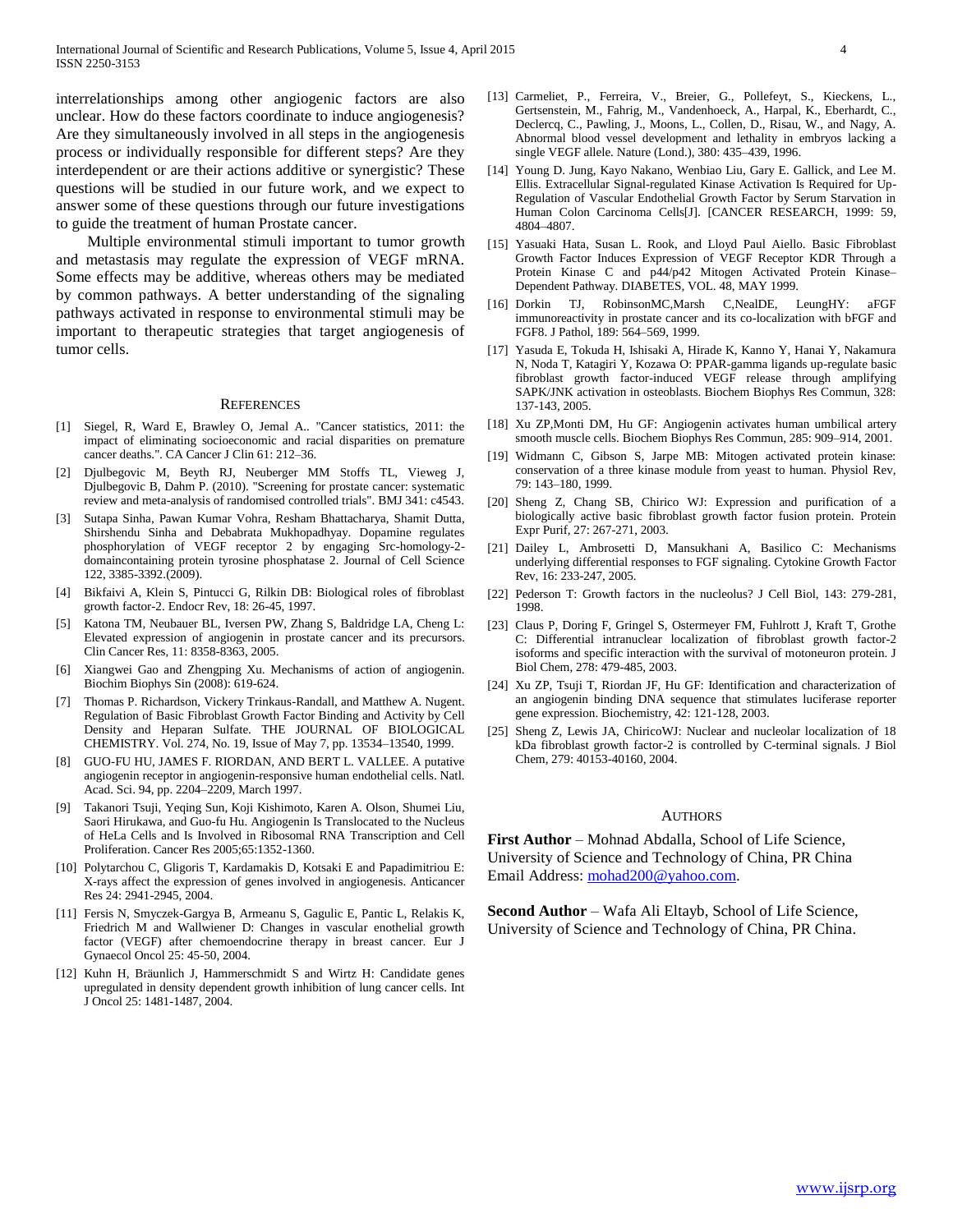

High density low density

**Figure 1- serum starved cells, cell density and control.**